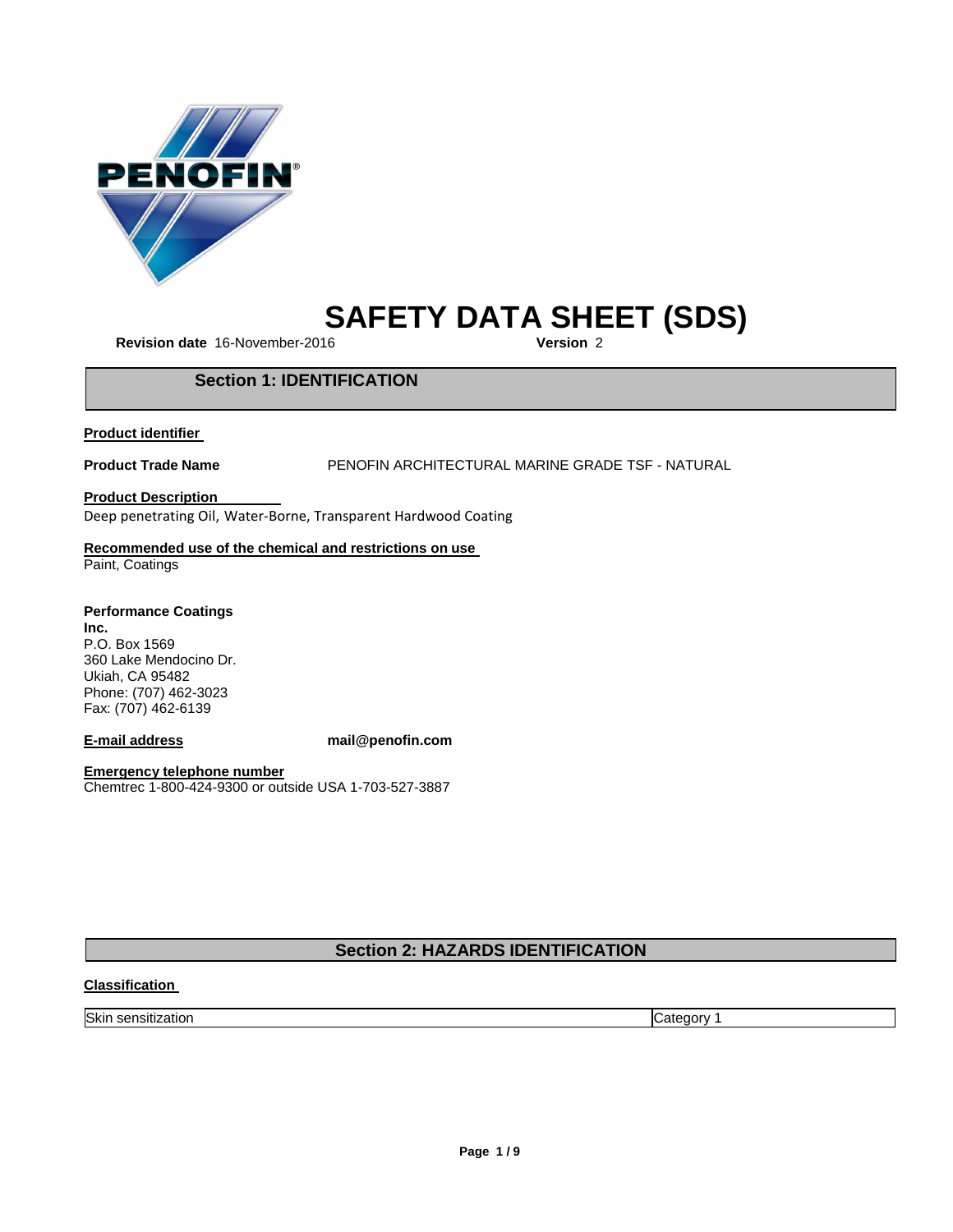# **Label elements**



**Signal word WARNING**

# **HAZARD STATEMENTS**

May cause an allergic skin reaction

# **PREVENTION**

Avoid breathing dust/fume/gas/mist/vapors/spray. Contaminated work clothing should not be allowed out of the workplace. Wear protective gloves.

# **RESPONSE**

Get medical advice/attention if you feel unwell.

# **Eyes**

IF IN EYES: Rinse cautiously with water for several minutes. Remove contact lenses, if present and easy to do. Continue rinsing. If eye irritation persists: Get medical advice/attention.

# **Skin**

IF ON SKIN: Wash with plenty of soap and water. If skin irritation or rash occurs: Get medical advice/attention.Wash contaminated clothing before reuse.

# **Inhalation**

IF INHALED: Call a POISON CENTER or doctor if you feel unwell.

# **Ingestion**

Do NOT induce vomiting. IF SWALLOWED: Call a POISON CENTER or doctor/physician if you feel unwell.

# **STORAGE**

Keep container tightly closed.

# **DISPOSAL**

Dispose of contents/containers in accordance with local regulations.

# **HAZARDS NOT OTHERWISE CLASSIFIED (HNOC)**

Not applicable.

#### **OTHER HAZARDS**

Toxic to aquatic life with long lasting effects. Toxic to aquatic life.

**UNKNOWN ACUTE TOXICITY** 0% of the mixture consists of ingredient(s) of unknown toxicity.

# **Section 3: COMPOSITION/INFORMATION ON INGREDIENTS**

| <b>Chemical Name</b>              | CAS No     | weight-%      |
|-----------------------------------|------------|---------------|
| 3-lodo-2-propynyl butyl carbamate | 55406-53-6 | U.Z<br>$\sim$ |
| Propylene Glycol                  | 57-55-6    |               |

\*The exact percentage (concentration) of composition has been withheld as a trade secret.

# **Section 4: FIRST AID MEASURES**

# **First Aid Measures**

# **General advice**

Get medical advice/attention if you feel unwell.

#### **Eye contact**

IF IN EYES: Rinse cautiously with water for several minutes. Remove contact lenses, if present and easy to do. Continue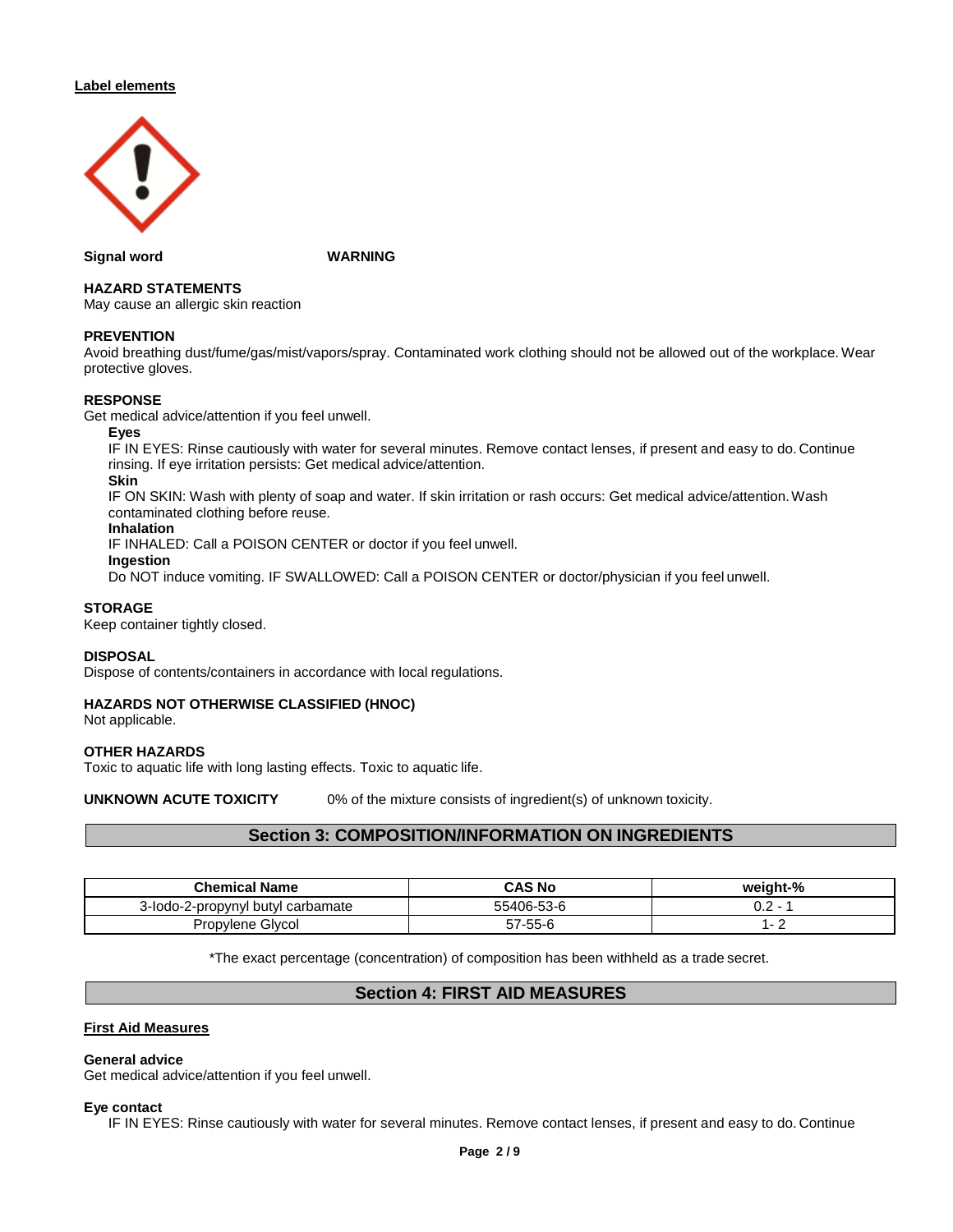rinsing. If eye irritation persists: Get medical advice/attention.

# **Skin Contact**

IF ON SKIN: Wash with plenty of soap and water. If skin irritation or rash occurs: Get medical advice/attention.Wash contaminated clothing before reuse.

# **Inhalation**

IF INHALED: Call a POISON CENTER or doctor if you feel unwell.

# **Ingestion**

Do NOT induce vomiting. IF SWALLOWED: Call a POISON CENTER or doctor/physician if you feel unwell.

# **Most important symptoms and effects, both acute and delayed**

**Symptoms** No information available.

#### **Indication of any immediate medical attention and special treatment needed**

**Note to physicians** Treat symptomatically.

# **Section 5: FIRE FIGHTING MEASURES**

# **Suitable extinguishing media**

Dry chemical, CO2, water spray or alcohol-resistant foam.

Not to be used for safety reasons: Strong water jet

# **Specific hazards arising from the chemical**

Burning produces heavy smoke. Fire may produce irritating and/or toxic gases. In the event of fire and/or explosion do not breathe fumes. May cause sensitization by skin contact.

# **Special protective equipment for fire-fighters**

Wear self-contained breathing apparatus and protective suit. Cool containers with flooding quantities of water until well after fire is out. Do not allow run-off from fire-fighting to enter drains or water courses.

# **Section 6: ACCIDENTAL RELEASE MEASURES**

# **Personal precautions, protective equipment and emergency procedures**

#### **Personal precautions**

Avoid breathing vapors or mists. Remove all sources of ignition. Use personal protective equipment as required. Avoid contact with skin, eyes or clothing.

#### **For emergency responders**

Use personal protection recommended in Section 8.

# **Environmental precautions**

Do not allow into any sewer, on the ground or into any body of water. If the product contaminates lakes, rivers or sewage, inform appropriate authorities in accordance with local regulations. Prevent further leakage or spillage if safe to do so. Local authorities should be advised if significant spillages cannot be contained.

#### **Methods and material for containment and cleaning up**

#### **Methods for containment**

Prevent further leakage or spillage if safe to do so.

#### **Methods for cleaning up**

Dispose of waste product or used containers according to local regulations. Clean with detergents. Avoid solvent cleaners. Dam up. Soak up with inert absorbent material (e.g. sand, silica gel, acid binder, universal binder, sawdust). Pick up and transfer to properly labeled containers. Clean contaminated surface thoroughly. Take up mechanically, placing in appropriate containers for disposal.

# **Section 7: HANDLING AND STORAGE**

# **Precautions for safe handling**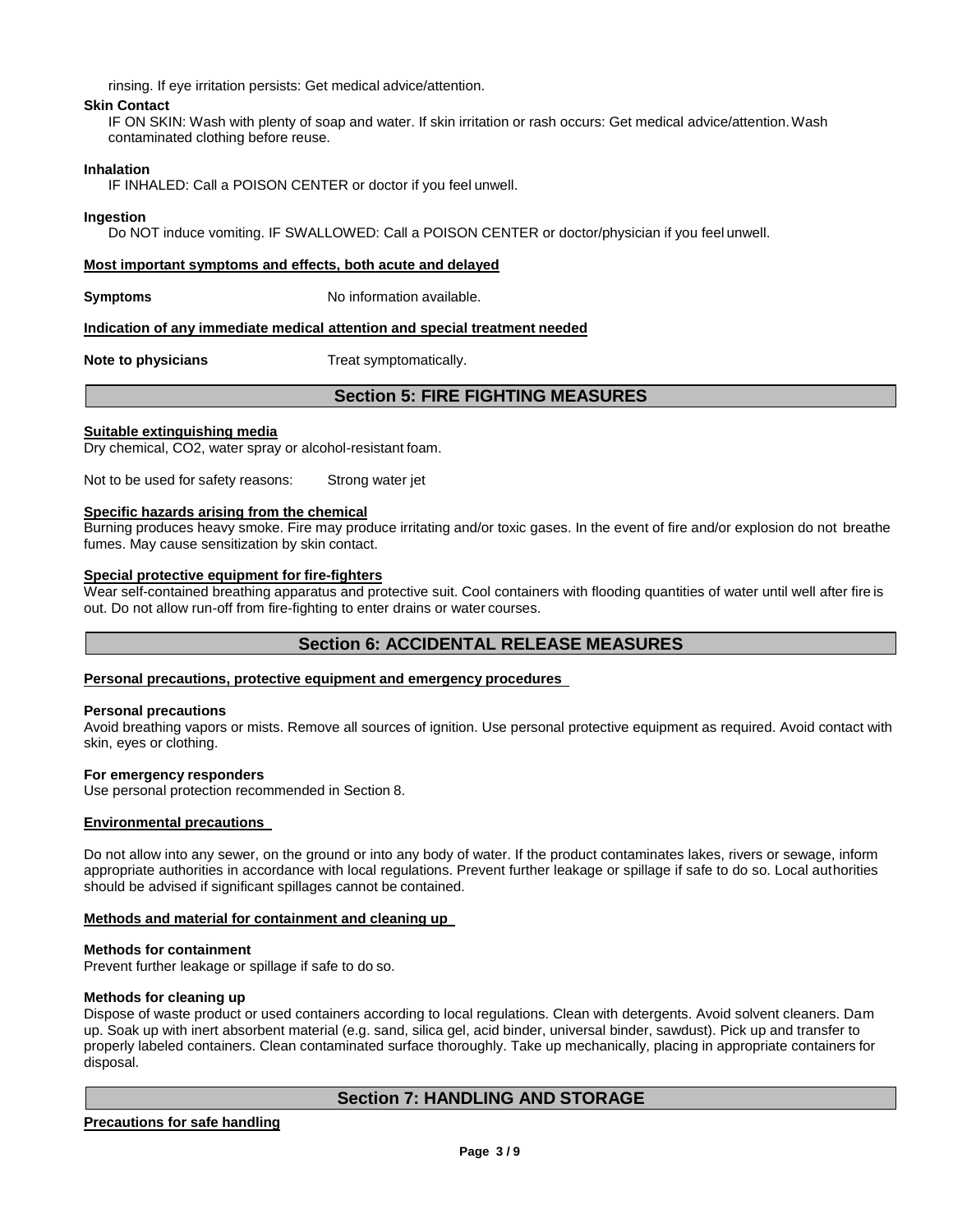# **Advice on safe handling**

Prevent the creation of flammable or explosive concentrations of vapor in air and avoid vapor concentration higher than the occupational exposure limits. Use personal protection recommended in Section 8. Never use pressure to empty container. Comply with the health and safety at work laws. Prevent product from entering drains. Vapors are heavier than air and may spread along floors. Vapors may form explosive mixtures with air. Use only with adequate ventilation. Do not breathe dust/fume/gas/mist/vapors/spray.

# **General Hygiene Considerations**

When using do not eat, drink or smoke. Wash contaminated clothing before reuse. Avoid contact with skin, eyes or clothing.

# **Conditions for safe storage, including any incompatibilities**

# **Storage Conditions**

Keep/store only in original container. Store in accordance with local regulations. Keep unauthorized personnel away. Containers that have been opened must be carefully resealed and kept upright to prevent leakage. Keep container tightly closed in a dryand well-ventilated place.

# **Incompatible materials**

Strong oxidizing agents.

# **Section 8: EXPOSURE CONTROLS/PERSONAL PROTECTION**

# **Control parameters**

#### **Exposure Limits**

Components with occupational exposure limits

| <b>Chemical Name</b> | ACGIH TLV                | <b>OSHA PEL</b> | NIOSH IDLH |
|----------------------|--------------------------|-----------------|------------|
| Propylene glycol     | TWA: $10 \text{ mg/m}^3$ |                 |            |
| 57-55-6              |                          |                 |            |

#### **Appropriate engineering controls**

#### **Engineering Controls**

Ensure adequate ventilation, especially in confined areas. Provide local exhaust ventilation. In case of insufficient ventilation, wear suitable respiratory equipment.

#### **Individual protection measures, such as personal protective equipment**

# **Eye/face protection**

Tight sealing safety goggles.

# **Skin and body protection**

Wear impervious protective clothing, including boots, gloves, lab coat, apron or coveralls, as appropriate, to prevent skin contact.

## **Hand Protection**

There is no one glove material or combination of materials that will give unlimited resistance to any individual or combinationof chemicals. Ensure that the breakthrough time of the glove material is not exceeded. Refer to glove supplier for information on breakthrough time for specific gloves. The instructions and information provided by the glove manufacturer on use, storage, maintenance and replacement must be followed. Gloves should be replaced regularly and if there is any sign of damage to the glove material. Always ensure that gloves are free from defects and that they are stored and used correctly. The performance or effectiveness of the glove may be reduced by physical / chemical damage and poor maintenance.

#### **Respiratory protection**

In case of inadequate ventilation wear respiratory protection.

# **Thermal Protection**

No information available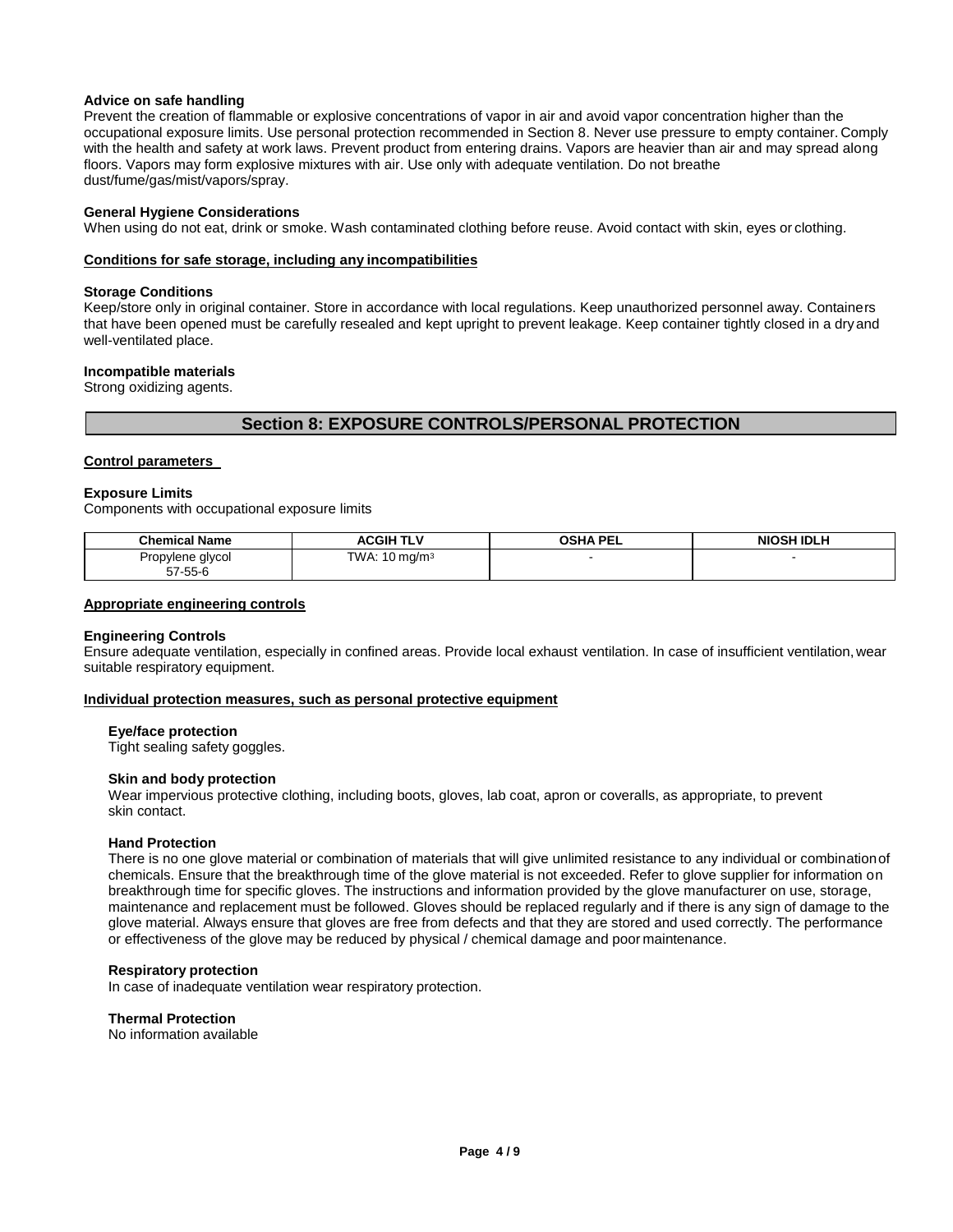# **Section 9: PHYSICAL AND CHEMICAL PROPERTIES**

# **Information on basic physical and chemical properties**

| Form                                | liquid                    |
|-------------------------------------|---------------------------|
| Appearance:                         |                           |
| Odor                                | Slight                    |
| Color                               | Yellow                    |
| <b>Odor Threshold</b>               | Not determined            |
| pH value                            | $8.5 - 9.5$               |
| <b>Melting point/freezing point</b> | Not determined            |
| Boiling point / boiling range       | Not determined            |
| <b>Flash point</b>                  | None                      |
| <b>Evaporation rate</b>             | Not determined            |
| Flammability (solid, gas)           | Not applicable            |
| <b>Vapor Pressure</b>               | Not determined            |
| Vapor density                       | Not determined            |
| Density (Ibs per US gallon)         | 8.47                      |
| Solubility in water                 | Soluble                   |
| Auto ignition temperature           | Product not self-igniting |
| <b>Viscosity - Krebs</b>            | 50-60                     |
| <b>Material VOC</b>                 | $0.83$ lb/gal             |
|                                     |                           |

# **Other information**

# **Section 10: STABILITY AND REACTIVITY**

| Stable under normal conditions.                                         |
|-------------------------------------------------------------------------|
| <b>Possibility of Hazardous Reactions None under normal processing.</b> |
| None under normal processing.                                           |
| Heat, flames and sparks.                                                |
| Strong oxidizing agents.                                                |
|                                                                         |

**Hazardous Decomposition Products** Carbon monoxide. Carbon dioxide(CO2).

# **Section 11: TOXICOLOGICAL INFORMATION**

# **Information on likely routes of exposure**

**Eye contact**  Not applicable **Skin Contact** May cause an allergic skin reaction **Ingestion** Not applicable **Inhalation**  Not applicable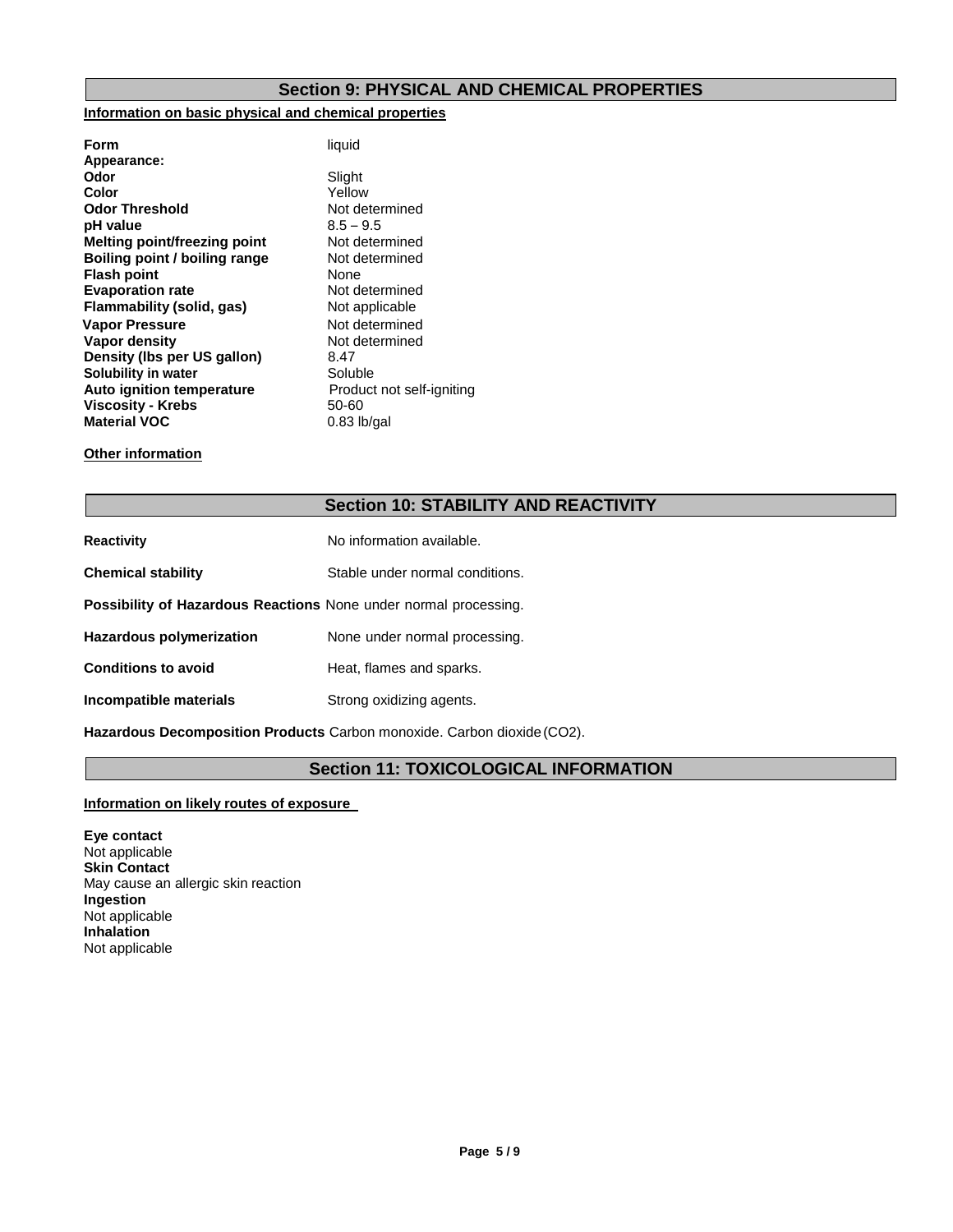# **Numerical measures of toxicity - Component Information**

| <b>Chemical Name</b>                            | Oral LD50            | Dermal LD50           | <b>Inhalation LC50</b> |
|-------------------------------------------------|----------------------|-----------------------|------------------------|
| 3-lodo-2-propynyl butyl<br>carbamate 55406-53-6 | $= 1100$ mg/kg (Rat) |                       |                        |
| Propylene glycol<br>57-55-6                     | 20,000 mg/kg (Rat)   | 20,800 mg/kg (Rabbit) |                        |

**UNKNOWN ACUTE TOXICITY** 0% of the mixture consists of ingredient(s) of unknown toxicity.

# **Delayed and immediate effects as well as chronic effects from short and long-term exposure**

# **Carcinogenicity**

According to IARC, Volume 93, no significant exposure to primary particles of titanium dioxide is thought to occur from use in paints since the pigment is bound to other materials.

| <b>Skin corrosion/irritation</b>                      | Not applicable                      |
|-------------------------------------------------------|-------------------------------------|
| Serious eye damage/eye irritation                     | Not applicable                      |
| <b>Skin sensitization</b>                             | May cause an allergic skin reaction |
| <b>Respiratory sensitization</b>                      | Not applicable                      |
| Germ cell mutagenicity                                | Not applicable                      |
| Carcinogenicity                                       | Not applicable                      |
| <b>Aspiration Hazard</b>                              | Not applicable                      |
| <b>Reproductive Toxicity</b>                          | Not applicable                      |
| Specific target organ toxicity                        | Not applicable                      |
| (single exposure)                                     |                                     |
| Specific target organ toxicity<br>(repeated exposure) | Not applicable                      |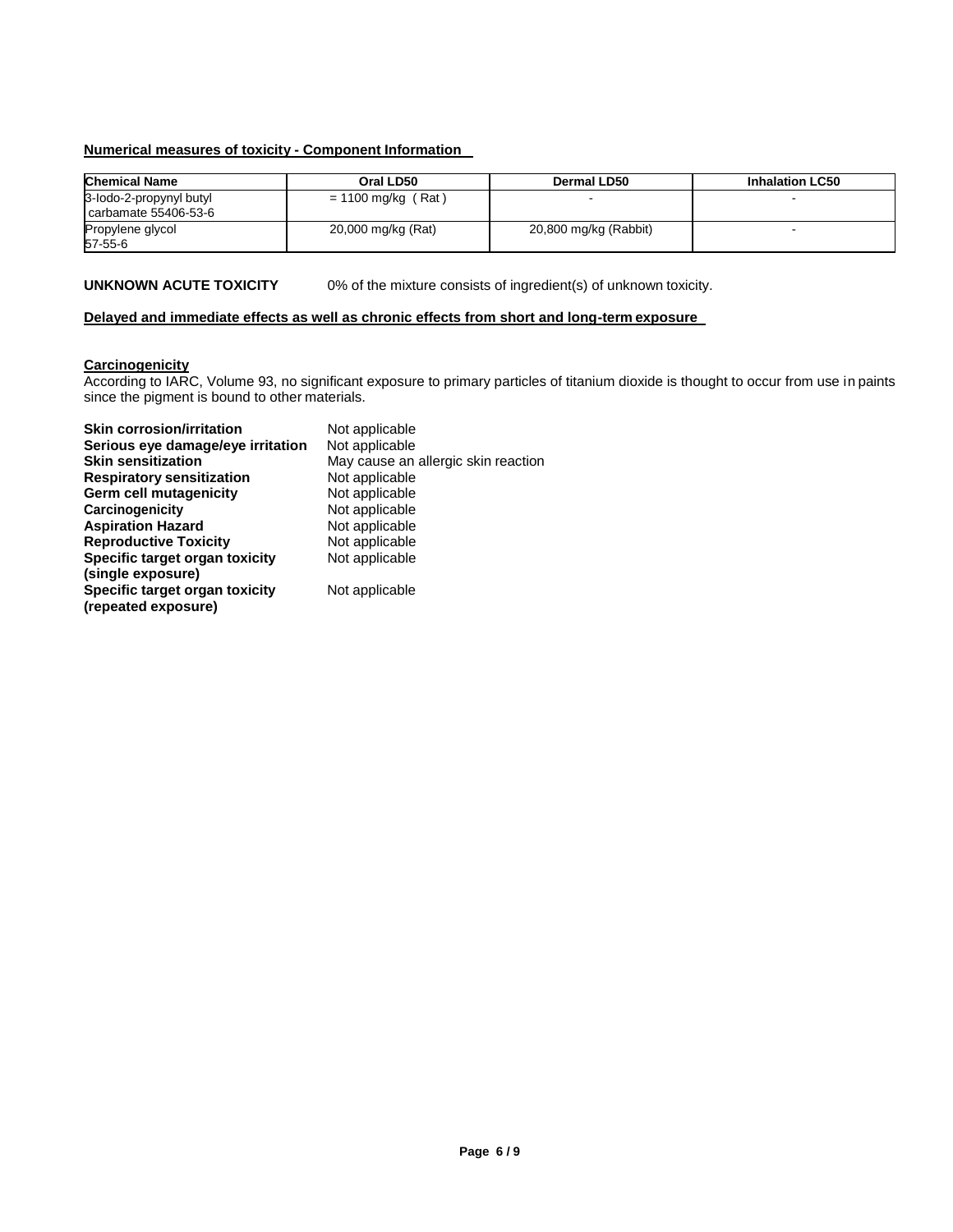# **Section 12: ECOLOGICAL INFORMATION**

# **Ecotoxicity**

No information available.

# **Environmental precautions**

Prevent product from entering drains.

# **Marine pollutant**

No information available.

# **Persistence and degradability**

No information available

# **Bioaccumulation**

No information available

# **Mobility**

No information available

# **Other adverse effects**

No information available

# **Section 13: DISPOSAL CONSIDERATIONS**

# **Waste treatment methods**

**Disposal of wastes:** Disposal should be in accordance with applicable regional, national and local laws and regulations. **Contaminated packaging:** Improper disposal or reuse of this container may be dangerous and illegal. Empty containers must be scrapped or reconditioned.

# **Section 14: TRANSPORT INFORMATION**

| DOT<br>UN1263<br>Non-Regulated Material | <b>IMDG</b><br>UN1263<br>Non-Regulated Material | IATA<br>UN1263<br>Non-Regulated Material |
|-----------------------------------------|-------------------------------------------------|------------------------------------------|
|                                         | a                                               | 9                                        |
| Ш                                       | Ш                                               | Ш                                        |
|                                         |                                                 |                                          |

**14.5 Environmental hazard** Non-Regulated Material

# **Transport in bulk according to Annex II of MARPOL 73/78 and the IBC Code** No information available

*The supplier may apply one of the following exceptions: Combustible Liquid (49 CFR 173.150(f)); Consumer Commodity (49 CFR 173.150(c), ICAO/IATA SP A112); Limited Quantity (49 CFR 173.150(b), ICAO Part 3 Chapter 4, IATA 2.7, IMDG Chapter 3.4); Viscous Liquid (49 CFR 173.121(b), IMDG 2.3.2.2, IATA 3.3.3.1.1, ICAO 3.2.2, ADR 2.2.3.1.5); Does Not Sustain Combustion (49 CFR 173.120(a), IATA 3.3.1.3, ICAO*

*3.1.3, IMDG 2.3.1.3, ADR 2.2.3.1.1 Note 1); or others as allowed under hazardous materials/dangerous goods regulations.*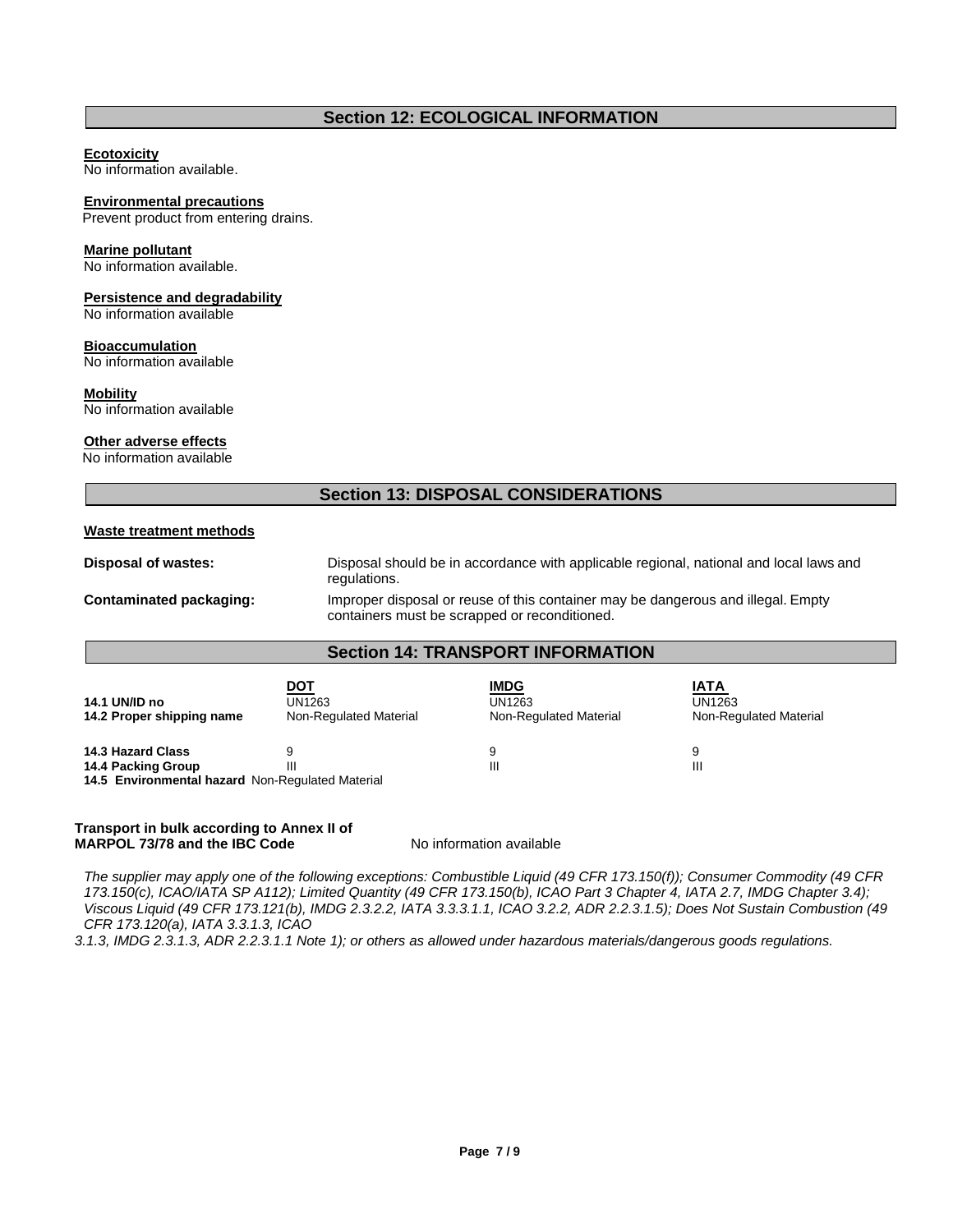# **Section 15: REGULATORY INFORMATION**

# **International Inventories**

**TSCA** - United States Toxic Substances Control Act Section 8(b) Inventory All components are listed or exempt

**DSL** - Canadian Domestic Substances List All components are listed or exempt

**US Federal Regulations**

| <b>SARA 311/312 Hazard Categories</b> |     |
|---------------------------------------|-----|
| Acute health hazard                   | Yes |
| <b>Chronic Health Hazard</b>          | Yes |
| Fire hazard                           | No  |
| Sudden release of pressure hazard     | N٥  |
| <b>Reactive Hazard</b>                | N٥  |

**US State Regulations**

# **Rule 66 status of product**

Not photochemically reactive.

# **California Proposition 65**

**None** 

**EPA Label information EPA Pesticide registration number:** Not applicable

# **U.S. State Right-to-Know Regulations**

| <b>Chemical Name</b>                                   |
|--------------------------------------------------------|
| Water                                                  |
| 7732-18-5                                              |
| Proprietary Non-Hazardous Ingredient - Proprietary CAS |
| Proprietary Non-Hazardous Ingredient - Proprietary CAS |
| Proprietary Non-Hazardous Ingredient - Proprietary CAS |
| 3-lodo-2-propynyl butyl carbamate                      |
| 55406-53-6                                             |
| Propylene Glycol                                       |
| $57 - 55 - 6$                                          |

from listing. from listing